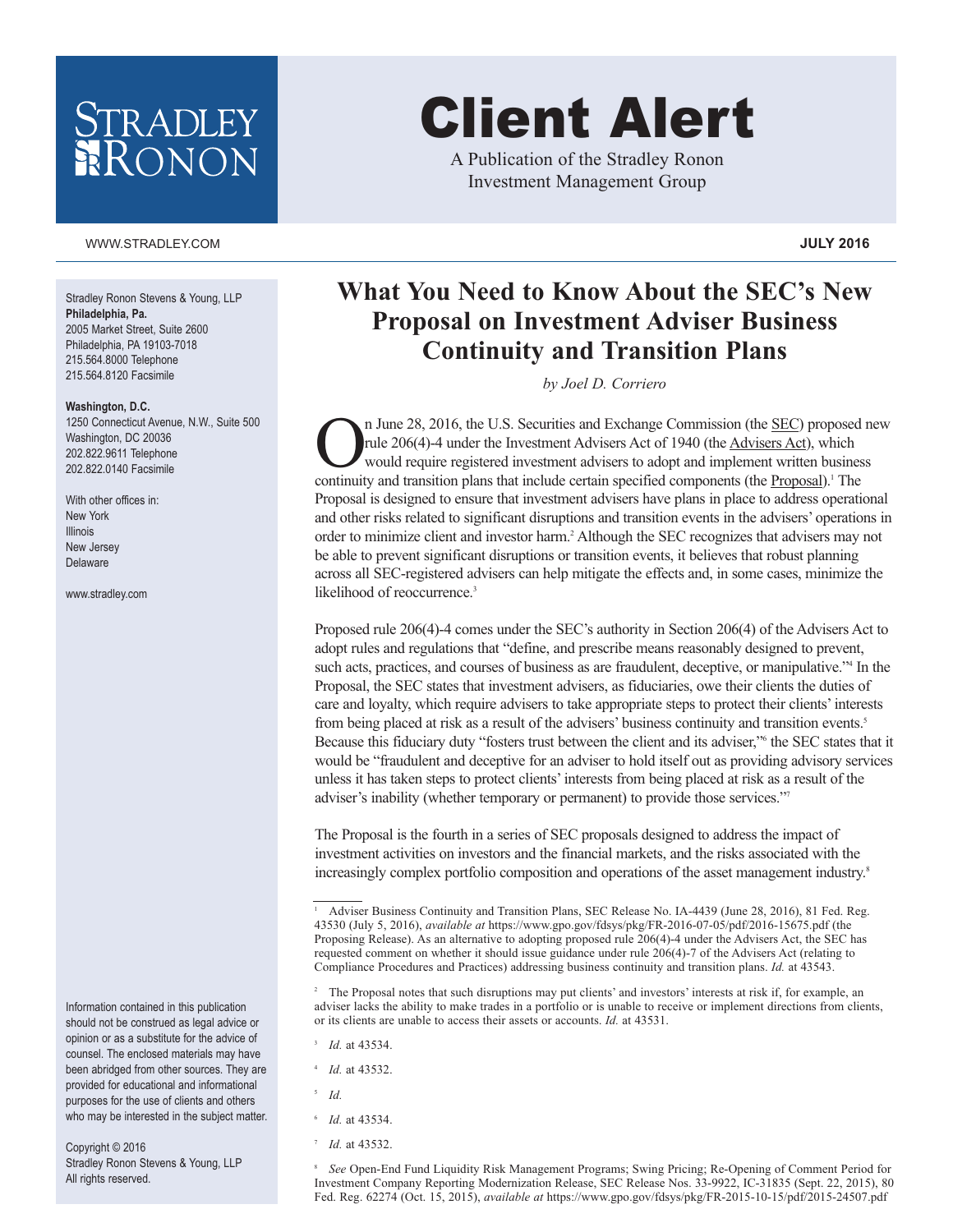#### **SUMMARY**

The Proposal has three main components:

- 1. **Adopt and implement** business continuity and transition plans, which may be separate plans or a single consolidated plan, that are reasonably designed to address operational and other risks attributable to significant disruptions in an adviser's operations;
- 2. **Review**, no less frequently than annually, the adequacy of the plans and the effectiveness of their implementation; and



If you would like more information, contact Joel D. Corriero at 215.564.8528 or jcorriero@stradley.com.

3. **Maintain** relevant records.

Comments on the Proposal are due by or before Sept. 6, 2016.

#### **DETAILED DISCUSSION**

#### **I. Adopt and Implement Business Continuity and Transition Plans**

 Pursuant to proposed rule 206(4)-4, it shall be unlawful for SEC-registered investment advisers (or those required to be registered pursuant to section 203 of the Advisers Act) to provide investment advice to clients unless they adopt and implement a written business continuity and transition plan (a Plan or Plans).<sup>9</sup> These Plans must include policies and procedures concerning business continuity after a significant business disruption, and business transition in the event the investment adviser is unable to continue providing investment advisory services to clients.<sup>10</sup> Although similarly formulated to rule 206(4)-7, which requires advisers to adopt and implement written policies and procedures reasonably designed to prevent violation of the Advisers Act and the rules thereunder, proposed rule 206(4)-4 also includes specified components detailing the information that must be included in the Plan.

Pursuant to the Proposal, significant business disruptions generally include natural disasters; acts of terrorism; cyberattacks; equipment or system failures; and/or unexpected loss of a service provider, facilities, or key personnel.<sup>11</sup> Business transitions generally include situations in which the adviser exits the market and is no longer able to serve clients, such as when it merges with another adviser or sells all or part of its business. 12

Because the proposed rule requires that these policies and procedures be *reasonably* designed to address risks related to significant disruptions in operations,<sup>13</sup> the Proposal suggests that an adviser should only be required to "take into account the risks associated with its particular operations, including the nature and complexity of the adviser's business, its clients, and its key personnel."<sup>14</sup> For example, Plans of larger advisers would likely differ from those of smaller advisers with fewer resources and employees, and Plans of advisers with complex internal technology infrastructure would likely differ from those of advisers that use third-party providers to perform various middle- and back-office functions. 15

<sup>11</sup> Proposing Release, *supra* note 1, at 43537. Note that "significant business disruptions" is not a defined term in proposed rule 206(4)-4, and the SEC has requested comment on whether such term should be defined. *Id.* at 43544.

12 *Id.* at 43537.

 $13$  Proposed rule 206(4)-4(b).

14 Proposing Release, *supra* note 1, at 43538.

<sup>15</sup> *Id.*

Investment Company Reporting Modernization, SEC Release Nos. 33-9776, 34-75002, IC-31610 (May 20, 2015), 80 Fed. Reg. 33590 (June 12, 2015), *available at* https://www.gpo.gov/fdsys/pkg/FR-2015-06-12/pdf/2015-12779.pdf; and Use of Derivatives by Registered Investment Companies and Business Development Companies, SEC Release No. IC-31933 (Dec. 11, 2015), *available at* http://www.sec.gov/rules/proposed/2015/ic-31933.pdf.

Proposed rule 206(4)-4(a)(1). We note that this formulation is similar to rule 206(4)-7 under the Advisers Act, which makes it unlawful for an adviser to provide investment advice to clients if, among other things, it has not adopted compliance policies and procedures.

<sup>&</sup>lt;sup>10</sup> Proposed rule 206(4)-4(b)(1). Note that "unable to continue providing investment advisory services" is not a defined term in proposed rule 206(4)-4, and the SEC has requested comment on whether such term should be defined. See Proposing Release, *supra* note 1, at 43544.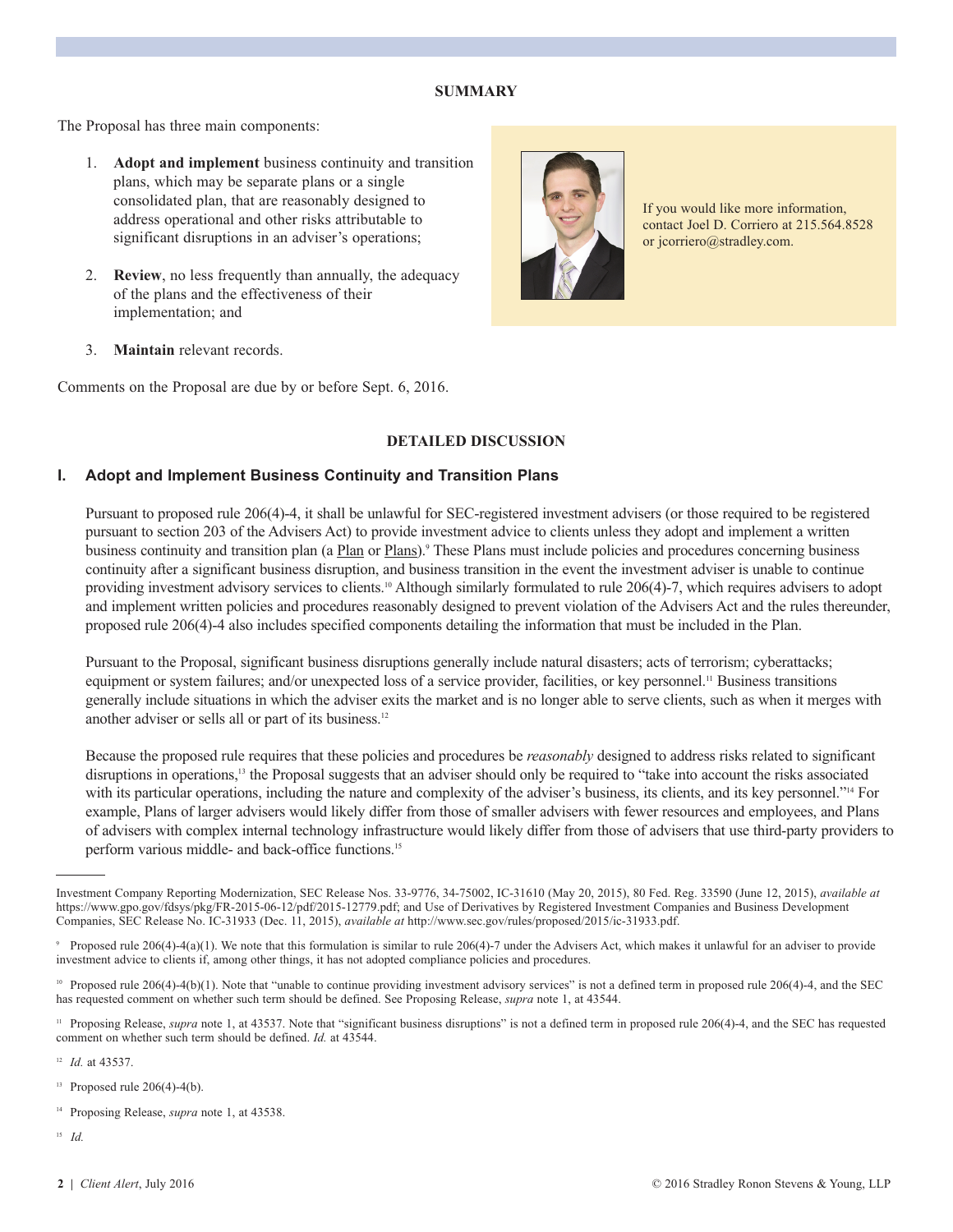Under the proposed rule, the content of an adviser's Plans must be based on the risks associated with the adviser's operations, and include policies and procedures designed to minimize material service disruptions. These policies and procedures must address the following specified components (the Plan Components):<sup>16</sup>

- Maintenance of critical operations and systems, and the protection, backup, and recovery of data, including client records (Maintenance and Backup);
- Pre-arranged alternate physical location(s) of the adviser's office(s) and/or employees (Alternate Locations);
- Communications with clients, employees, service providers, and regulators (Communication Plans);
- Identification and assessment of third-party services critical to the operation of the adviser (Third-Party Service Providers); and
- A plan of transition that accounts for the possible winding down of the investment adviser's business or the transition of the investment adviser's business to others in the event the investment adviser is unable to continue providing investment advisory services (the Transition Plan).

The following discussion provides additional information about the Plan Components:

#### **A. Maintenance and Backup**

 The Proposal requires that an adviser's Plan generally should identify and prioritize critical functions, operations and systems, and consider alternatives and redundancies to help maintain the continuation of operations in the event of a significant business disruption.<sup>17</sup> When evaluating which operations and systems are "critical," advisers generally should:

- i.Consider those operations and systems that are utilized for prompt and accurate processing of portfolio securities transactions on behalf of clients, including the management, trading, allocation, clearance, and settlement of such transactions; <sup>18</sup> and
- ii. Identify which key personnel (a) provide critical functions to the adviser, or (b) support critical operations or systems of the adviser, such that the temporary or permanent loss19 of those individuals would disrupt the adviser's ability to provide services to its clients. 20

When considering alternatives and redundancies to help maintain the continuation of operations in the event of a significant business disruption, advisers should:

- i. Generally consider circumstances in which a service provider (or another investment adviser that provides operations or systems to the adviser) is permanently unable to provide the adviser with critical operations or systems;<sup>21</sup>
- ii. Include short-term arrangements, such as which specific individuals would satisfy the roles of key personnel when key personnel are unavailable, and long-term arrangements regarding succession planning and how an adviser will replace key personnel over time; <sup>22</sup> and

<sup>20</sup> *Id.* at 43538.

<sup>21</sup> *Id.* at 43538, n.73.

<sup>22</sup> *Id.* at 43539.

<sup>&</sup>lt;sup>16</sup> Proposed rule 206(4)-4(b)(2). The SEC modeled the Plan Components on certain provisions in disaster recovery plans that appeared to be effective based on the SEC staff's review of such plans, as noted in the SEC's June 2007 Compliance Alert, *available at* https://www.sec.gov/about/offices/ocie/complialert.htm.

<sup>17</sup> Proposing Release, *supra* note 1, at 43538.

<sup>&</sup>lt;sup>18</sup> *Id.* This typically will include identification and assessment of third-party service providers that support certain functions (as discussed below under Third-Party Service Providers).

<sup>&</sup>lt;sup>19</sup> The SEC believes that contingency plans should address both temporary and permanent loss of key personnel. *Id.* at 43539.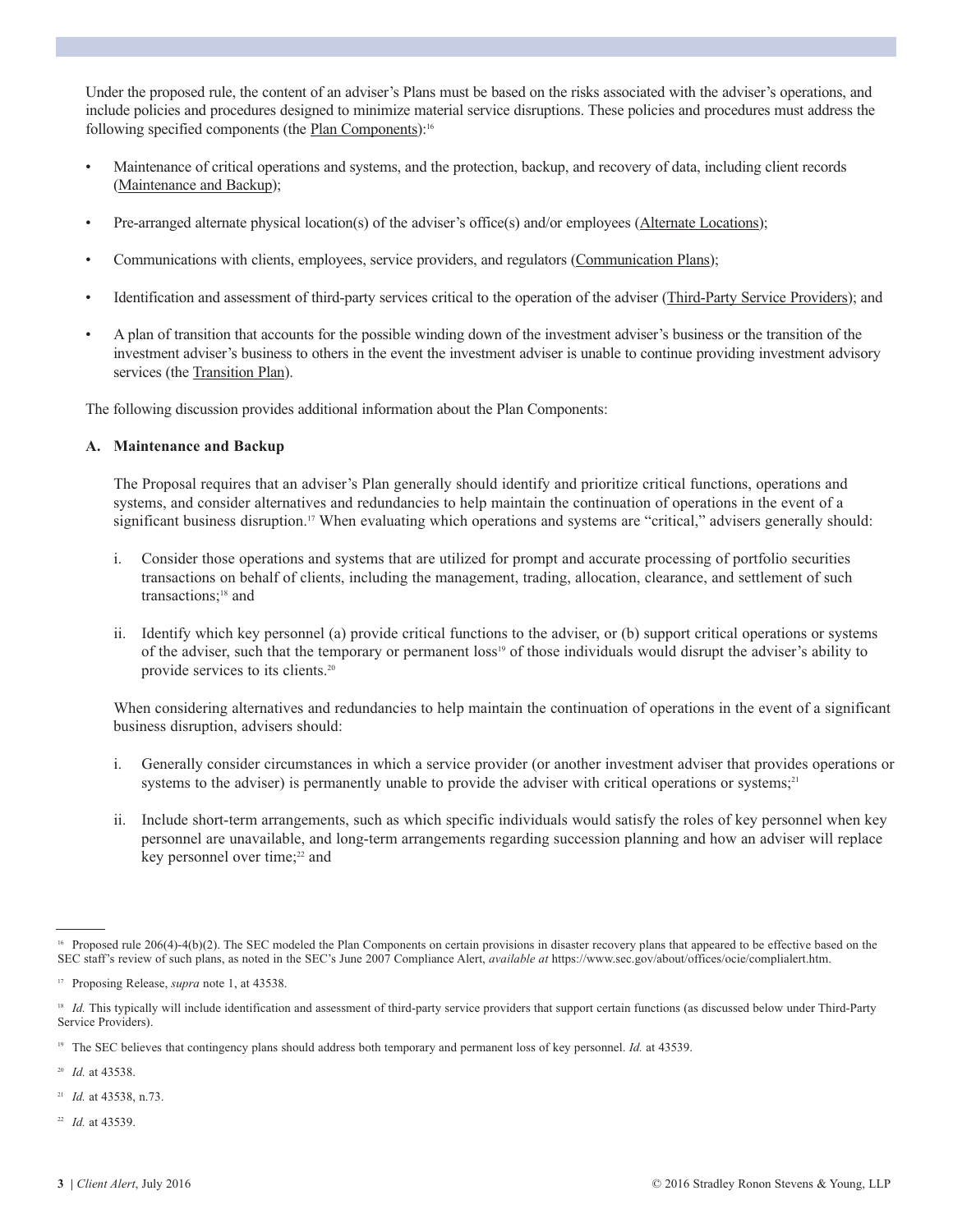iii. Consider whether the departure of key personnel may trigger contractual obligations with clients, investors or counterparties. 23

 A Plan generally should also address backup through both hard copy and electronic mediums, as significant business disruptions may prevent access to one or both (*e.g.*, the inability to access a building where data is located or a power outage). In addition, a Plan generally should include an inventory of key documents (*e.g.*, organizational documents, contracts, policies, and procedures), including the location and description of the item, and a list of service provider relationships that are necessary to maintaining functional operations of the adviser. This documentation generally should include details of the adviser's management structure, risk management processes, and financial and regulatory reporting requirements. <sup>24</sup> Further, the Proposal notes that the backup portion of the Plan Components should also consider and address operational and other risks related specifically to cyberattacks. 25

#### **B. Alternate Locations**

 According to the Proposal, "alternate or remote locations are *essential* for an adviser to continue providing services during a significant business disruption."<sup>26</sup> Therefore, when developing Plans, the Proposal suggests that advisers generally should consider the geographic diversity of their offices or remote sites and employees, as well as access to the systems, technology, and resources necessary to continue operations at different locations in the event of a disruption.<sup>27</sup>

#### **C. Communication Plans**

 The SEC believes that "communication plans are an essential element of effective business continuity and transition plans and generally should cover communications with parties involved in the critical aspects of the adviser's operations."<sup>28</sup> Pursuant to the Proposal, an adviser's Communication Plans generally should cover, among other matters:

- i. The methods, systems, backup systems, and protocols that will be used for communications;
- ii. How employees are informed of a significant business disruption;
- iii. How employees should communicate during such a disruption;
- iv. Contingency arrangements communicating who would be responsible for taking on other responsibilities in the event of loss of key personnel; and
- v. Employee training, so that in the event of a significant business disruption employees understand their specific roles and responsibilities and are able to carry out the Plan.<sup>29</sup>

In addition, Communication Plans with clients should consider, among other matters:

 i. When and how it is in the adviser's clients' best interests to be informed of a significant business disruption and/or its impact;

<sup>28</sup> *Id.* at 43540.

<sup>29</sup> *Id.*

<sup>&</sup>lt;sup>23</sup> Proposing Release, *supra* note 1, at 43539, n.75. For example, private funds may contain redemption rights for their investors upon the departure of specified investment personnel.

<sup>24</sup> *Id.* at 43539.

<sup>&</sup>lt;sup>25</sup> *Id.*, citing the SEC's Cybersecurity Guidance, IM Guidance Update (April 2015), *available at* http://www.sec.gov/investment/im-guidance-2015-02.pdf, which "highlighted a number of measures for advisers to consider in the context of cybersecurity." *Id.* at 43539, n.77.

<sup>&</sup>lt;sup>26</sup> *Id.* at 43539 (emphasis added).

<sup>&</sup>lt;sup>27</sup> *Id.* The Proposal does not require an alternative location at a specified distance away from the adviser's primary location; rather, it requires consideration of whether the adviser's alternative locations and/or primary location are in such close proximity to one another that they may share common infrastructure providers and, therefore, be similarly affected by the same external event. *Id.* at 43539, n.80.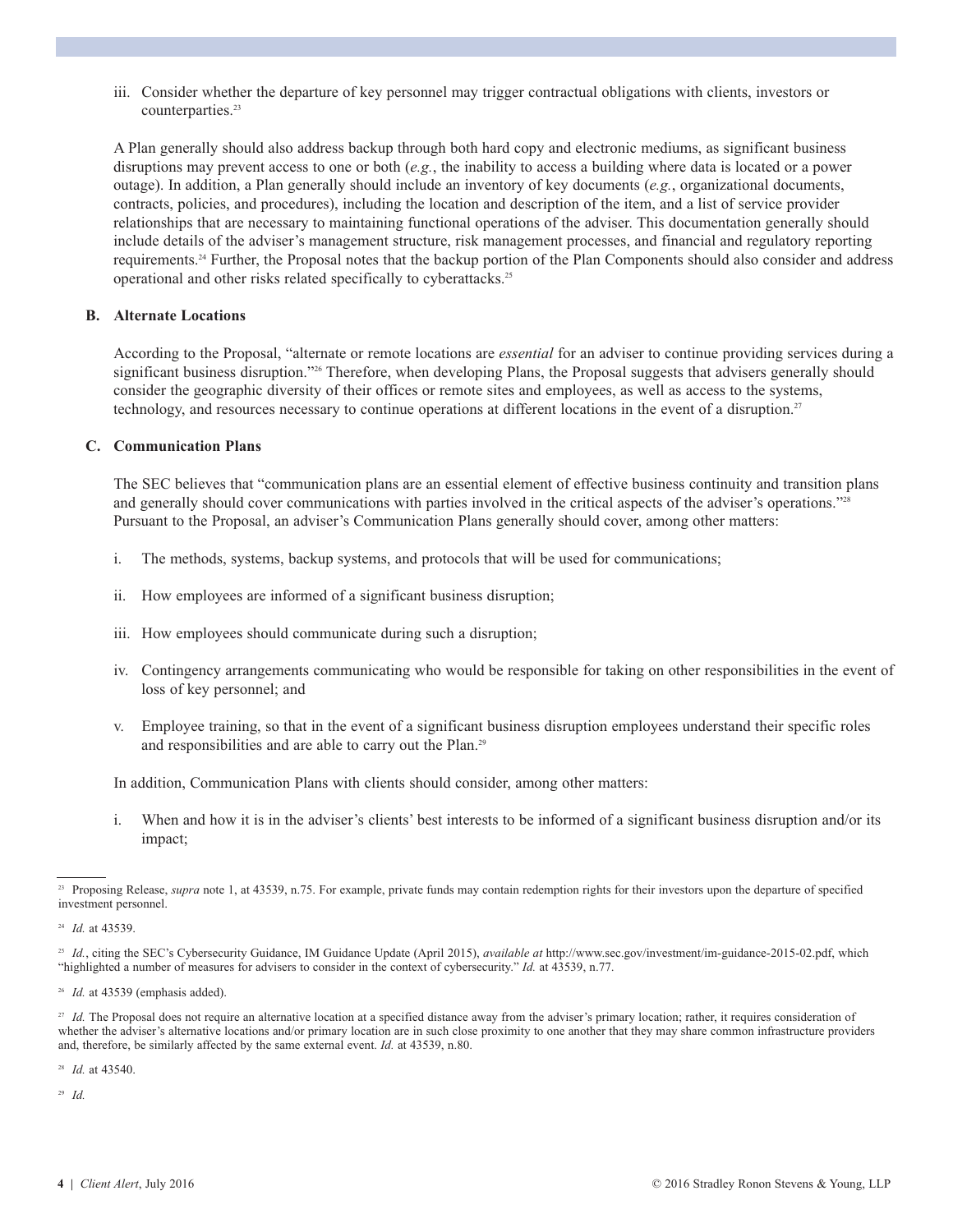- ii. The process by which the adviser would have prompt access to client records that include the name and relevant contact and account information for each client, as well as investors in private funds sponsored by the adviser; and
- iii. How clients will be made aware of and updated about a significant business disruption that materially impacts ongoing client services and, when applicable, how clients will be contacted and advised if account access is impacted during such a disruption.<sup>30</sup>

Communication Plans with service providers should consider, among other matters:

- i. How the service provider will be notified of a significant business disruption at the adviser;
- ii. How the adviser will be notified of a significant business disruption at the service provider; and
- iii. How the entities will communicate with one another, and with clients or investors, during a disruption.<sup>31</sup>

 Lastly, Communication Plans with regulators should include the contact information for all relevant regulators, identify the personnel responsible for notifying regulators, and identify the circumstances in which regulators should be notified of a significant business disruption.<sup>32</sup>

#### **D. Third-Party Service Providers**

 Third-party service providers that support or conduct critical functions or services for an adviser and/or on the adviser's behalf should be identified in a Plan.<sup>33</sup> When identifying and prioritizing which service providers should be deemed "critical," advisers should consider a variety of factors, including, among others:

- i. The day-to-day operational reliance on the service provider and the existence of a backup process or multiple providers;
- ii. Whether the service provided includes direct contact with clients or investors; and
- iii. Whether the service provider is maintaining critical records or is able to access personally identifiable information.<sup>34</sup>

 Under the Proposal, "critical service providers" should at least include those providing services related to portfolio management; custody of client assets; trade execution and related processing, pricing, client servicing, and/or recordkeeping; and financial and regulatory reporting.<sup>35</sup>

 Service providers for which an adviser plays a key role in *identifying, arranging for, and overseeing as part of its sponsoring role* should also be identified in the Plan if they are deemed "critical service providers."<sup>36</sup> This would include, for example, situations in which an adviser arranges for a particular administrator or pricing vendor for a registered investment company. <sup>37</sup> It is important to note that the proposed rule would apply to all critical service providers that the

- 31 *Id.*
- 32 *Id.*
- 33 *Id.*

35 *Id.*

<sup>30</sup> Proposing Release, *supra* note 1, at 43540.

<sup>34</sup> *Id.* at 43541.

<sup>36</sup> *Id.*

<sup>&</sup>lt;sup>37</sup> *Id.*; see also id. at 43541, n.92, citing n.85 ("pooled investment vehicles generally rely on their investment advisers to arrange for and interact with fund service providers.").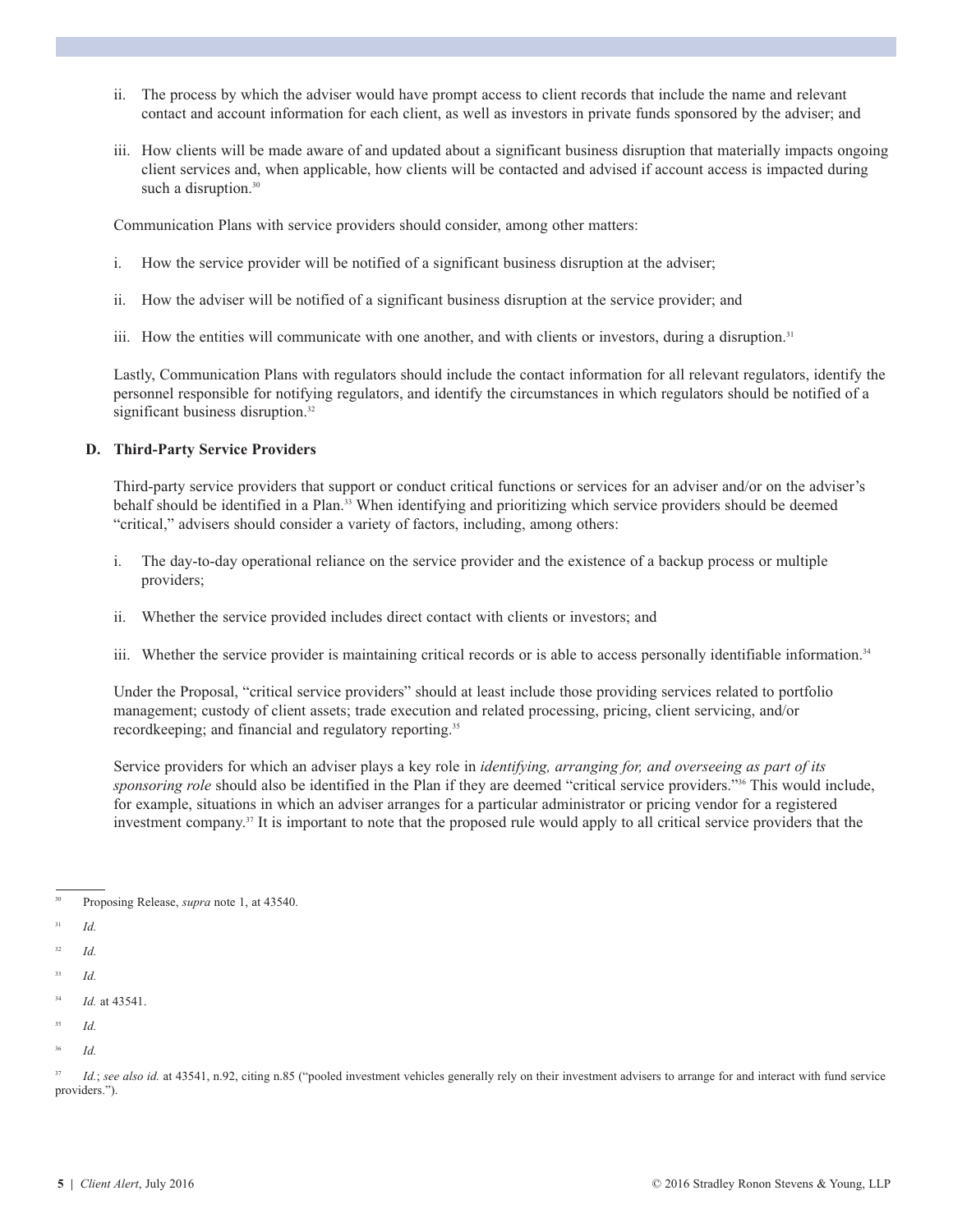adviser has identified, arranged for, and oversees as part of its "sponsoring role," not just those with which the adviser has contracted directly.

 Once critical service providers are identified, an adviser should review and assess how these service providers plan to maintain business continuity when faced with significant business disruptions, <sup>38</sup> and consider how this planning will affect the adviser's operations. The adviser should also consider alternatives for such critical service providers, such as other service providers or its own internal functions or processes, to the extent the service provider does not have a business continuity plan or its plan does not provide for backup plans during significant business disruptions. <sup>39</sup> In this regard, the Proposal cites to the August 2015 Bank of New York Mellon pricing system failure, which resulted in the Bank of New York Mellon being unable to timely calculate net asset values for its clients.<sup>40</sup>

 The Proposal, referring to a Joint Report of the Federal Reserve, Office of the Comptroller of the Currency, and SEC, notes that while advisers can use service providers to perform various functions, they cannot shift responsibility for compliance with the federal securities laws to those service providers.<sup>41</sup> "Should a service provider not have the appropriate level of resilience, a financial institution *would be required to move* to a provider that can demonstrate an appropriate level of resilience."42 Based on the foregoing, the SEC encourages advisers to be familiar with the terms of their contracts with critical service providers, including provisions regarding termination or assignment of a contract and any related notice requirements. <sup>43</sup> The SEC did not provide details of the time frame in which such a move would be required to take place. The SEC did recognize, however, that "it may not be feasible or may be cost prohibitive for an adviser to retain backup service providers, vendors, and/or systems for all critical services."<sup>44</sup> In such cases, the SEC suggests that "an adviser should consider backup plans, functions and/or processes to address how it will manage the loss of a critical service."45

#### **E. Transition Plan**

 Under the proposed rule, an adviser's Plan would have to include a Transition Plan that accounts for the possible winding down of the adviser's business or the transition of the business to others in the event the adviser is "unable to continue providing investment advisory services."46 The Transition Plan should account for transitions in both normal and stressed market conditions, and generally should consider each type of advisory client; the adviser's contractual obligations to its clients, counterparties and service providers; and relevant regulatory regimes under which the adviser operates. <sup>47</sup> Proposed rule  $206(4)-4(b)(2)(v)$  provides that the Transition Plan must include the following components:

i. Policies and procedures intended to safeguard, transfer, and/or distribute client assets during a transition;<sup>48</sup>

42 *Id.* (emphasis added).

43 *Id.*

<sup>44</sup> *Id.* 43541, n.91.

<sup>45</sup> *c*

<sup>47</sup> *Id.* at 43542.

<sup>&</sup>lt;sup>38</sup> In determining what steps are appropriate to understand the operational and other risks of service providers, an adviser should consider the significance of the service provider to the adviser's advisory operations, the type of services provided, and the adviser's ability to require or request actions of the service provider. These steps may include review of a service provider's business continuity plans, due diligence questionnaires, certifications, or onsite visits, among others. Proposing Release, *supra* note 1, at 43541.

<sup>39</sup> *Id.*

<sup>40</sup> *Id.* at 43541, n.90.

<sup>&</sup>lt;sup>41</sup> *Id.* at 43540-41, n.89, citing the Federal Reserve, Office of the Comptroller of the Currency, and SEC's Joint Report on Efforts of the Private Sector to Implement the Interagency Paper on Sound Practices to Strengthen the Resilience of the U.S. Financial System (April 2006) at 3, *available at* https://www.sec.gov/news/press/studies/2006/soundpractices.pdf (the Joint Report).

 $46$  *Id.* at 43541; see also proposed rule 206(4)-4(b)(2)(v). As noted above, "unable to continue providing investment advisory services" is not a defined term in proposed rule 206(4)-4, and the SEC has requested comment on whether such term should be defined. See Proposing Release, *supra* note 1, at 43544.

<sup>48</sup> These policies and procedures should consider the unique attributes of each type of client (e.g., registered investment companies, private funds, separately managed accounts) and how the adviser plans to transfer accurate client information to other advisers or their service providers. If a client account holds assets that would require special instruction or treatment in the event of transition (such as certain derivative instruments), these policies and procedures generally should address those instructions or treatments. *Id.*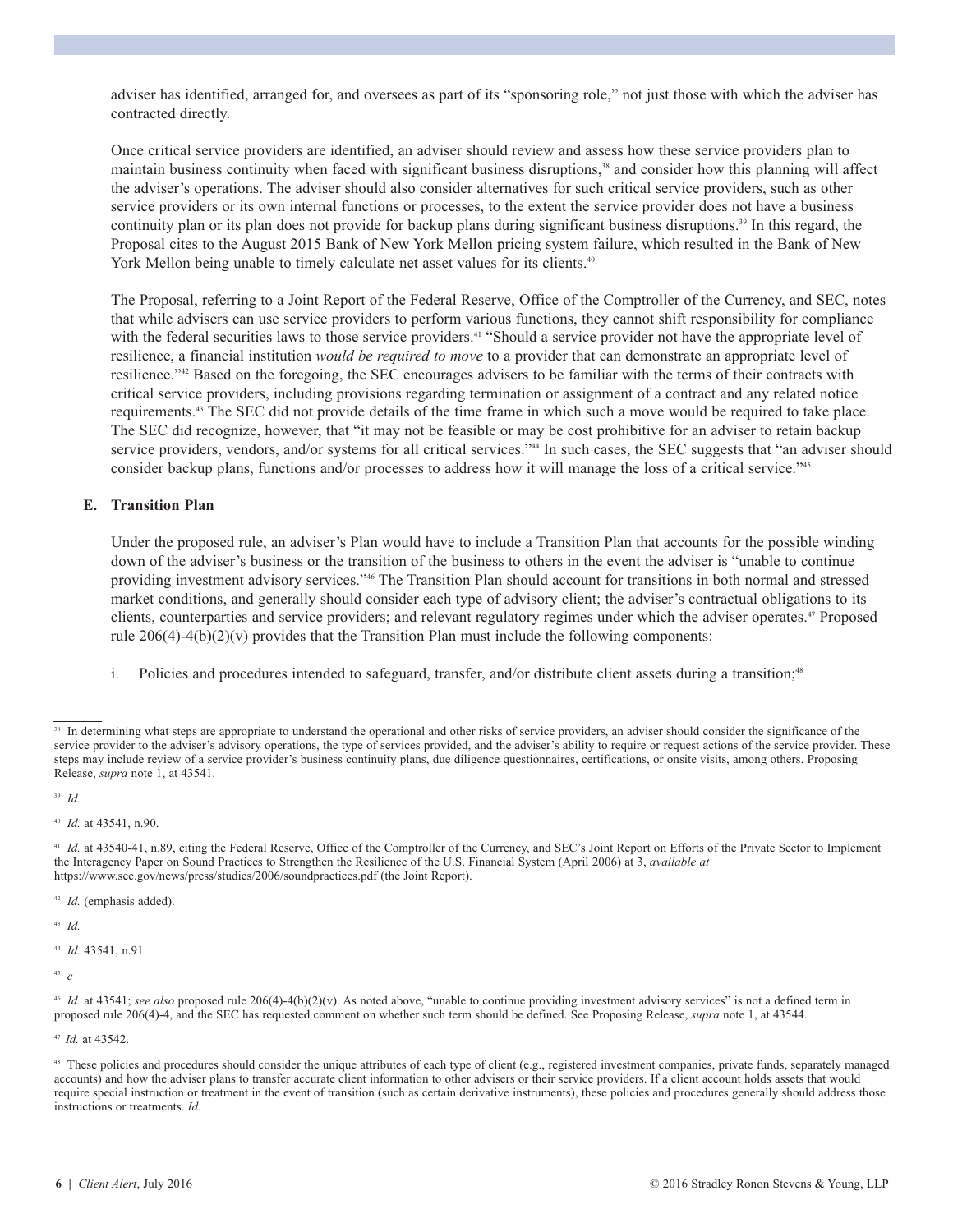- ii. Policies and procedures facilitating the prompt generation of any client-specific information necessary to transition each client account; 49
- iii. Information regarding the corporate governance structure of the adviser;<sup>50</sup>
	- iv. Identification of any material financial resources available to the adviser; and
	- v. An assessment of the applicable law and contractual obligations governing the adviser and its clients, including pooled investment vehicles, implicated by the adviser's transition.

 The Proposal notes that, because "advisers manage a variety of products and security types, with investments in and investors from various jurisdictions and are subject to a variety of contractual and legal obligations and regulatory regimes,"51 Transition Plans should include an assessment of *all* applicable laws from such various jurisdictions, and *all* contractual obligations that would be implicated by an adviser's transition. Such laws and contracts could relate to a number of different occurrences, such as the sale of the adviser's assets and liabilities, business lines, or operations; liquidation of fund clients; or termination of the advisory relationship.<sup>52</sup>

#### **II. Review**

 Pursuant to proposed rule 206(4)-4, the adequacy of a Plan and the effectiveness of its implementation must be reviewed no less frequently than annually.<sup>53</sup> The Proposal notes that, during the review, an adviser generally should consider any changes to its products, services, operations, critical third-party service providers, structure, business activities, client types, and location, and any regulatory changes that might suggest a need to revise the Plan. The Proposal also provides that the adviser should address weaknesses identified during any testing or assessments, and any lessons learned if an event required the Plan to be implemented during the previous year, including any changes made or contemplated as a result of the event. 54

#### **III. Recordkeeping Requirements**

 The Proposal would amend rule 204-2 under the Advisers Act to require SEC-registered advisers to maintain copies of all Plans that are in effect, or were in effect at any time during the last five years, after the compliance date. <sup>55</sup> Advisers would also be required to maintain records documenting the annual review of the Plans in accordance with the recordkeeping requirements of rule 204-2(e)(1). 56

#### **IV. Proposed Implementation Costs to Advisers and Clients**

- <sup>54</sup> Proposing Release, *supra* note 1, at 43544.
- <sup>55</sup> Proposed rule 204-2(a)(20)(i).

<sup>49</sup> Such information may include the identity of custodians, positions, counterparties, collateral, and related records of each client. Proposing Release, *supra* note 1, at 43542.

<sup>&</sup>lt;sup>50</sup> With respect to this factor, the Transition Plan generally should include an organizational chart and other information about the adviser's ownership and management structure, including the identity and contact information for key personnel, and the identity of affiliates (both foreign and domestic) whose dissolution or distress could lead to a change in or material impact to the adviser's business operations. *Id.*

<sup>51</sup> *Id.* at 43542.

<sup>52</sup> *Id.* at 43541-42.

 $53$  Proposed rule 206(4)-4(a)(2).

<sup>56</sup> Proposed rule 204-2(a)(20)(ii). Rule 204-2(e)(1) would require annual review records to be maintained and preserved in an easily accessible place for at least five years from the end of the fiscal year during which the last entry was made on such records, with the first two years in an appropriate office of the adviser.